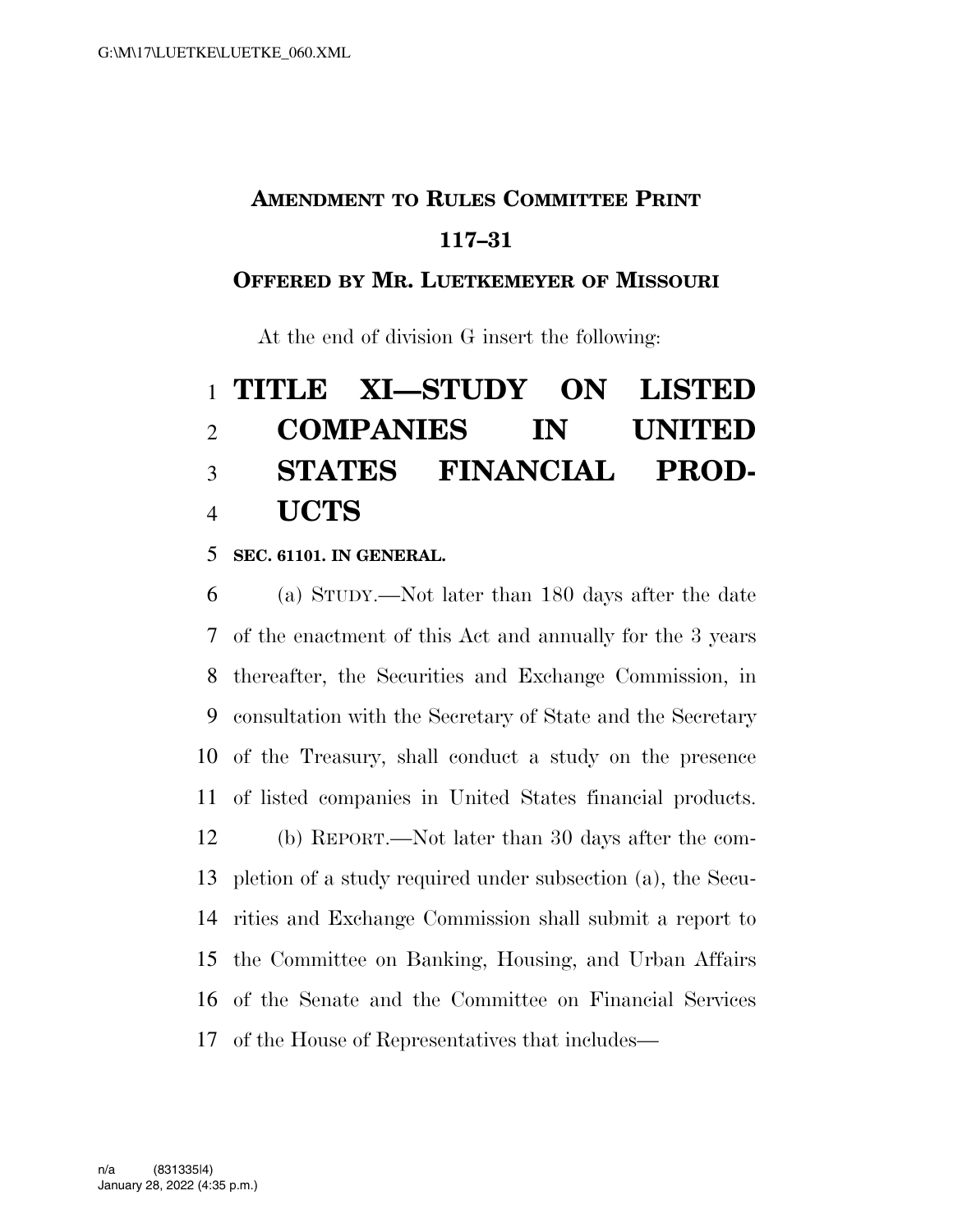| $\mathbf{1}$   | (1) the name and provider of each exchange-              |
|----------------|----------------------------------------------------------|
| $\overline{2}$ | traded fund and index fund that includes a listed        |
| 3              | company;                                                 |
| 4              | (2) the total number of exchange-traded funds            |
| 5              | and index funds described in paragraph $(1)$ ;           |
| 6              | (3) the total value of all investments in listed         |
| 7              | companies;                                               |
| 8              | (4) the total number of investors investing in           |
| 9              | listed companies; and                                    |
| 10             | (5) the number of exchange-traded fund and               |
| 11             | index fund providers that notified investors that a fi-  |
| 12             | nancial product of the provider included a listed        |
| 13             | company.                                                 |
| 14             | (c) CONGRESSIONAL BRIEFING.—The Chairman of              |
| 15             | the Commission (or a designee) shall brief the Committee |
| 16             | on Banking, Housing, and Urban Affairs of the Senate     |
| 17             | and the Committee on Financial Services of the House of  |
| 18             | Representatives with respect to each report submitted    |
| 19             | under subsection (b).                                    |
| 20             | (d) LISTED COMPANY DEFINED.—In this section, the         |
| 21             | term "listed company" means a company—                   |
| 22             | $(1)$ included on—                                       |
| 23             | (A) the Military End-User list or the Enti-              |
| 24             | ty List of the Bureau of Industry and Security           |
| 25             | of the Department of Commerce;                           |